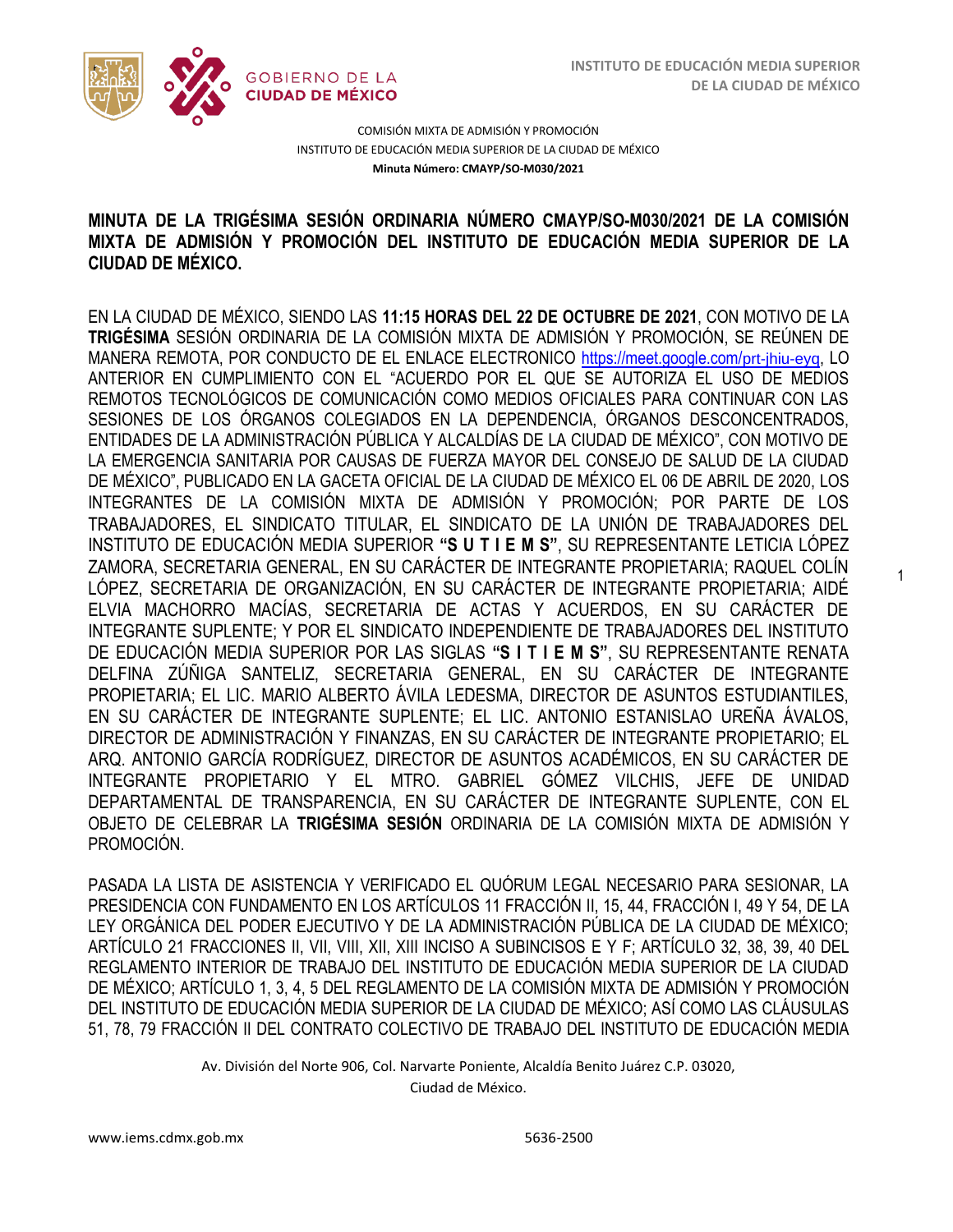

SUPERIOR DE LA CIUDAD DE MÉXICO, **DECLARA INSTALADA LA TRIGÉSIMA SESIÓN ORDINARIA CONSIDERARÁN VÁLIDOS Y SURTIRÁN EFECTOS INDEPENDIENTE DE LA FIRMA DE LOS ACUERDOS Y NÚMERO CMAYP/SO-M030/2021, POR LO QUE TODOS LOS ACUERDOS QUE EN ÉSTA SE APRUEBEN, SE ACTAS CORRESPONDIENTES.**

## **ORDEN DEL DÍA**

SE PRESENTA PARA SU APROBACIÓN, EL ORDEN DEL DÍA DE LA **TRIGÉSIMA SESIÓN ORDINARIA DE LA COMISIÓN MIXTA DE ADMISIÓN Y PROMOCIÓN DEL INSTITUTO DE EDUCACIÓN MEDIA SUPERIOR DE LA CIUDAD DE MÉXICO, NÚMERO CMAYP/SO-M030/2021,** CON LOS PUNTOS SIGUIENTES:

- I. LECTURA Y APROBACIÓN DEL ORDEN DEL DÍA.
- II. SE PRESENTA PARA SU APROBACIÓN EL DICTAMEN **DIC-IEMS-CMAYP-031-2021.**
- III. ASUNTOS GENERALES
- IV. SE PRESENTA PARA SU APROBACIÓN LA PROPUESTA DE FECHA PARA LA CELEBRACIÓN DE **TRIGÉSIMA PRIMERA SESIÓN** ORDINARIA DE LA COMISIÓN MIXTA DE ADMISIÓN Y PROMOCIÓN.

## **M I N U T A**

**PRIMERO.** PASADA LA LISTA DE ASISTENCIA Y VERIFICADO EL QUÓRUM LEGAL NECESARIO PARA SESIONAR, LA PRESIDENCIA CON FUNDAMENTO EN LOS ARTÍCULOS 11 FRACCIÓN II, 15, 44, FRACCIÓN I, 49, 54, DE LA LEY ORGÁNICA DEL PODER EJECUTIVO Y DE LA ADMINISTRACIÓN PÚBLICA DE LA CIUDAD DE MÉXICO; 21 FRACCIONES II, VII, VIII, XII, XIII INCISO A SUBINCISOS E Y F; 32, 38, 39, 40 DEL REGLAMENTO INTERIOR DE TRABAJO DEL INSTITUTO DE EDUCACIÓN MEDIA SUPERIOR DE LA CIUDAD DE MÉXICO; 1, 3, 4, 5 DEL REGLAMENTO DE LA COMISIÓN MIXTA DE ADMISIÓN Y PROMOCIÓN DEL INSTITUTO DE EDUCACIÓN MEDIA SUPERIOR DE LA CIUDAD DE MÉXICO; 51, 78, 79 FRACCIÓN II DEL CONTRATO COLECTIVO DE TRABAJO DEL INSTITUTO DE EDUCACION MEDIA SUPERIOR DE LA CIUDAD DE MÉXICO, **DECLARA ABIERTA LA TRIGÉSIMA SESIÓN ORDINARIA DE LA COMISIÓN MIXTA DE ADMISIÓN Y PROMOCIÓN DEL INSTITUTO DE EDUCACIÓN MEDIA SUPERIOR DE LA CIUDAD DE MÉXICO NÚMERO CMAYP/SO-M030/2021, POR LO QUE TODOS LOS ACUERDOS QUE EN ÉSTA SE APRUEBEN, SE CONSIDERARÁN VÁLIDOS Y SURTIRÁN EFECTOS INDEPENDIENTE DE LA FIRMA DE LOS ACUERDOS Y ACTAS CORRESPONDIENTES.**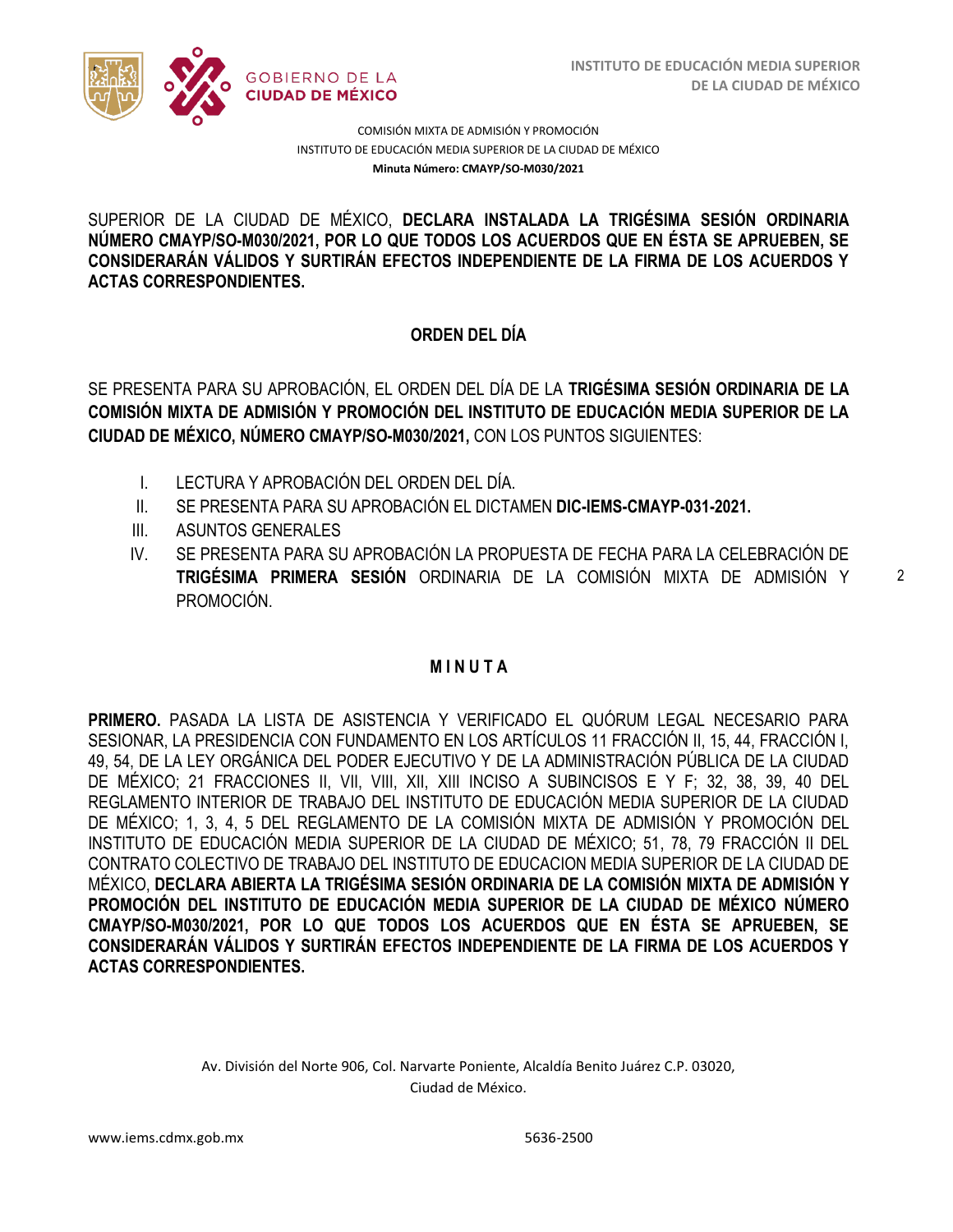

**SEGUNDO.** LAS PERSONAS INTEGRANTES DE LA **COMISIÓN MIXTA DE ADMISIÓN Y PROMOCIÓN DEL**  EL ORDEN DEL DÍA DE LA **TRIGÉSIMA** SESIÓN ORDINARIA CON LOS PUNTOS SIGUIENTES: **INSTITUTO DE EDUCACIÓN MEDIA SUPERIOR DE LA CIUDAD DE MÉXICO** APRUEBAN POR UNANIMIDAD,

- I. LECTURA Y APROBACIÓN DEL ORDEN DEL DÍA.
- II. SE PRESENTA PARA SU APROBACIÓN EL DICTAMEN **DIC-IEMS-CMAYP-031-2021.**
- III. ASUNTOS GENERALES
- IV. SE PROPONE FECHA PARA LA CELEBRACIÓN DE LA **TRIGÉSIMA PRIMERA SESIÓN** ORDINARIA DE LA COMISIÓN MIXTA DE ADMISIÓN Y PROMOCIÓN.

**TERCERO.** LOS INTEGRANTES DE LA COMISIÓN MIXTA DE ADMISIÓN Y PROMOCIÓN TOMAN CONOCIMIENTO Y APRUEBAN POR MAYORÍA EN TODAS Y CADA UNA DE SUS PARTES EL DICTAMEN **DIC-IEMS-CMAYP-031-2021** PARA TODOS LOS EFECTOS ADMINISTRATIVOS CORRESPONDIENTES.

SUTIEMS EN LO QUE CORRESPONDE AL PRIMER PUNTO DEL DICTAMEN RECHAZA TERMINANTEMENTE QUE SE SOLICITEN A LOS TRABAJADORES REQUISITOS ADICIONALES A LOS YA ESTABLECIDOS EN LA CLAUSULA 53 PACTADA EN EL ACUERDO DE LA CONJURACIÓN DE HUELGA DEL 08 DE JULIO DEL PRESENTE Y QUE FORMA PARTE DEL CONTRATO COLECTIVO VIGENTE.

EN EL PUNTO NUMERO 2, RESOLUTIVO NUMERO 1, SUTIEMS PROTESTA AIRADAMENTE POR EL TRATO DISCRIMINATORIO Y DESIGUAL QUE HA RECIBIDO EL PROFESOR ARIZMENDI AL REVERTIR EL CAMBIO QUE LE HABIA SIDO OTORGADO A PARTIR DE DATOS QUE PROPORCIONÓ OTRO PROFESOR DE MANERA EXTEMPORANEA Y QUE DICHA DETERMINACIÓN SE REALIZÓ POR UN PROCESO RESOLUTORIO NO ESTIPULADO EN EL REGLAMENTO DE LA COMISIÓN MIXTA DE ADMISION Y PROMOCIÓN.

LA AUTORIDAD DEL INSTITUTO REFRENDA SU COMPROMISO, POR CONVICCIÓN Y OBLIGACIÓN DE MANTENERSE EN UN IRRESTRICTO CUMPLIMIENTO DE LAS NORMAS QUE RIGEN LAS RELACIONES LABORALES, POR LO QUE NO SE PRESTARÁ A MALVERSAR EL INTERÉS GENERAL POR LOS INTERESES PARTICULARES.

**CUARTO. –** SITIEMS SOLICITA A LA MAESTRA JURADO, DIRECTORA GENERAL DEL IEMS SU INTERVENCIÓN EN LA COMISIÓN MIXTA DE ADMISIÓN Y PROMOCIÓN PARA QUE SE RESUELVAN LA CONVOCATORIA 005 DE PROMOCIÓN, LA CONVOCATORIA DE LA CLAUSULA 83 (PERMISOS ESPECIALES) Y LA CONVOCATORIA DE CAMBIO DE TURNO Y/O PLANTEL DEL PERSONAL ADMINISTRATIVO. SE HA SOLICITADO EN REITERADAS OCASIONES QUE SE LLEVE A CABO UNA SESIÓN EXTRAORDINARIA YA QUE NO SE HA ABORDADO EL TEMA EN LAS SESIONES ORDINARIAS RECORDANDO QUE DESDE EL MES DE JUNIO SALIÓ LA CONVOCATORIA CON-N-005-CMAYP-2021 Y AUN NO SE HA DADO RESPUESTA.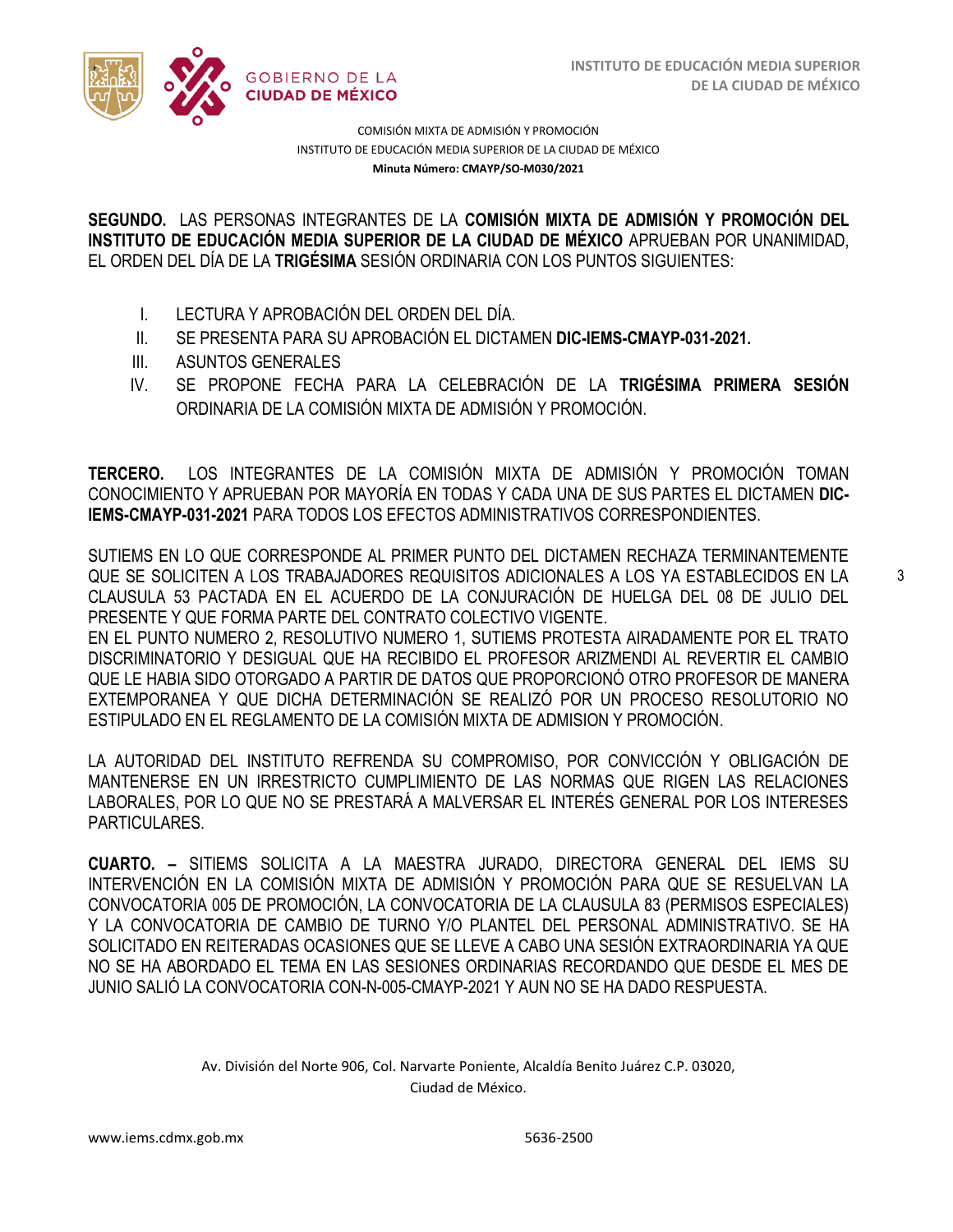4



COMISIÓN MIXTA DE ADMISIÓN Y PROMOCIÓN INSTITUTO DE EDUCACIÓN MEDIA SUPERIOR DE LA CIUDAD DE MÉXICO **Minuta Número: CMAYP/SO-M030/2021**

SITIEMS PIDE QUE SE TOME EN CUENTA LA EVALUACION DE LA CONVOCATORIA 2016 CON REFERENCIA  INFORMANDO QUE LAS EVALUACIONES SE ENCUENTRAN BAJO RESGUARDO DE LA INSTITUCIÓN. AL FOLIO NÚMERO 001 RESPETANDO LOS DERECHOS LABORALES Y HUMANOS DEL TRABAJADOR,

SUTIEMS EN RELACIÓN A LA SOLICITUD HECHA POR EL SINDICATO MINORITARIO EN RELACIÓN AL FOLIO 001 MANIFIESTA QUE NO SE PRESENTARON PRUEBAS SOBRE LO EXPUESTO Y SE PROCEDE EN APEGO AL CCT Y AL RCMAYP.

SE SUSPENDE TODA ENTREGA FISICA DE DOCUMENTACIÓN REFERENTE A LAS CONVOCATORIAS EMITIDAS DURANTE LA CONTINGENCIA HASTA NUEVO AVISO.

**QUINTO. -** LOS INTEGRANTES DE LA COMISION MIXTA DE ADMISIÓN Y PROMOCIÓN TOMAN CONOCIMIENTO Y APRUEBAN EL SEÑALAMIENTO PARA QUE TENGA VERIFICATIVO LA CELEBRACIÓN DE **LA TRIGÉSIMA PRIMERA** SESIÓN ORDINARIA DE LA COMISIÓN MIXTA DE ADMISIÓN Y PROMOCIÓN EL **28 DE OCTUBRE DE 2021**, A LAS **11:00 HORAS,** SE ENVIARÁ MEDIANTE CORREO ELECTRÓNICO LA INVITACIÓN DE LA MISMA.

**SEXTO.** LOS ACUERDOS TOMADOS EN LA PRESENTE SESIÓN, SON VÁLIDOS Y SURTIRÁN SUS EFECTOS LEGALES Y JURÍDICOS EN TÉRMINOS DE LO DISPUESTO POR LOS ARTÍCULOS 11 FRACCIÓN II, 15, 44, FRACCIÓN I, 49, 54, DE LA LEY ORGÁNICA DEL PODER EJECUTIVO Y DE LA ADMINISTRACIÓN PÚBLICA DE LA CIUDAD DE MÉXICO; 21 FRACCIONES II, VII, VIII, XII, XIII INCISO A SUBINCISOS E Y F; 32, 38, 39, 40 DEL REGLAMENTO INTERIOR DE TRABAJO DEL INSTITUTO DE EDUCACIÓN MEDIA SUPERIOR DE LA CIUDAD DE MÉXICO; 1, 18, 21, 25, 34 Y 37 DEL REGLAMENTO DE LA COMISIÓN MIXTA DE ADMISIÓN Y PROMOCION DEL INSTITUTO DE EDUCACIÓN MEDIA SUPERIOR DE LA CIUDAD DE MÉXICO; ASÍ COMO LAS CLÁUSULAS 51, 78, 79 FRACCIÓN II DEL CONTRATO COLECTIVO DE TRABAJO DEL INSTITUTO DE EDUCACIÓN MEDIA SUPERIOR DE LA CIUDAD DE MÉXICO, ASÍ COMO EL NUMERAL TERCERO. PÁRRAFO SÉPTIMO Y OCTAVO DEL "ACUERDO POR EL QUE SE AUTORIZA EL USO DE MEDIOS REMOTOS TECNOLÓGICOS DE COMUNICACIÓN COMO MEDIOS OFICIALES PARA CONTINUAR CON LAS SESIONES DE LOS ÓRGANOS COLEGIADOS EN LA DEPENDENCIA, ÓRGANOS DESCONCENTRADOS, ENTIDADES DE LA ADMINISTRACIÓN PÚBLICA Y ALCALDÍAS DE LA CIUDAD DE MÉXICO, CON MOTIVO DE LA EMERGENCIA SANITARIA POR CAUSAS DE FUERZA MAYOR DEL CONSEJO DE SALUD DE LA CIUDAD DE MÉXICO", PUBLICADO EN LA GACETA OFICIAL DE LA CIUDAD DE MÉXICO EL 06 DE ABRIL DE 2020.

**SEPTIMO.** LOS INTEGRANTES DE LA COMISIÓN EXPRESARON SU CONSENTIMIENTO SIN MEDIAR ALGÚN VICIO DE LA VOLUNTAD, RESPECTO DE LA MINUTA EMITIDA, LA QUE SURTIRÁ EFECTOS LEGALES A PARTIR DE SU PUBLICACIÓN EN LA PÁGINA OFICIAL DEL INSTITUTO DE CONFORMIDAD CON EL NUMERAL SEXTO DE LA PRESENTE MINUTA, Y LAS FIRMAS AUTÓGRAFAS DE LOS QUE EN ELLA INTERVINIERON SE ASENTARÁN UNA VEZ TERMINADA LA EMERGENCIA SANITARIA.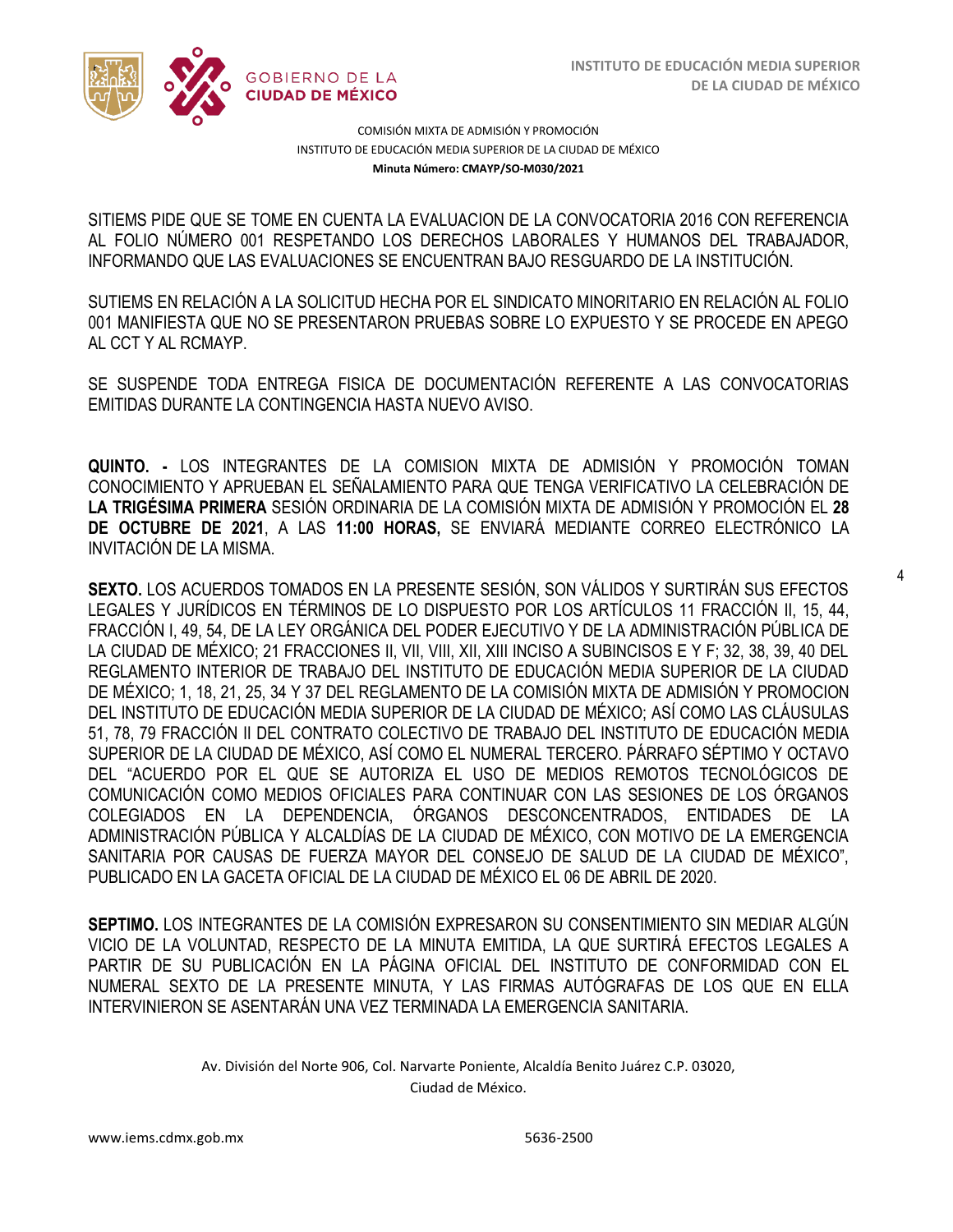

/2020 **ESTE DOCUMENTO SE FIRMA SIENDO LAS 19: 23 HORAS DEL 22 DE OCTUBRE DE 2021-------------------------- ----------------------------------------------------------------------------------------------------------------------------------------------------------** 

# **FIRMAN LAS PARTES POR PARTE DE LOS TRABAJADORES DEL IEMS**

# **LETICIA LÓPEZ ZAMORA RENATA DELFINA ZÚÑIGA SANTELIZ**

INTEGRANTE PROPIETARIA

SECRETARIA GENERAL DEL SINDICATO DE LA UNIÓN DE TRABAJADORES DEL INSTITUTO DE EDUCACIÓN MEDIA SUPERIOR (SUTIEMS)

### INTEGRANTE PROPIETARIA

SECRETARIA GENERAL DEL SINDICATO INDEPENDIENTE DE TRABAJADORES DEL INSTITUTO DE EDUCACIÓN MEDIA SUPERIOR (SITIEMS)

# **RAQUEL COLÍN LÓPEZ AIDÉ ELVIA MACHORRO MACÍAS**

INTEGRANTE PROPIETARIA SECRETARIA DE ORGANIZACIÓN DEL SINDICATO DE LA UNIÓN DE TRABAJADORES DEL INSTITUTO DE EDUCACIÓN MEDIA SUPERIOR (SUTIEMS)

### INTEGRANTE SUPLENTE

SECRETARIA DE ACTAS Y ACUERDOS DEL SINDICATO DE LA UNIÓN DE TRABAJADORES DEL INSTITUTO DE EDUCACIÓN MEDIA SUPERIOR (SUTIEMS)